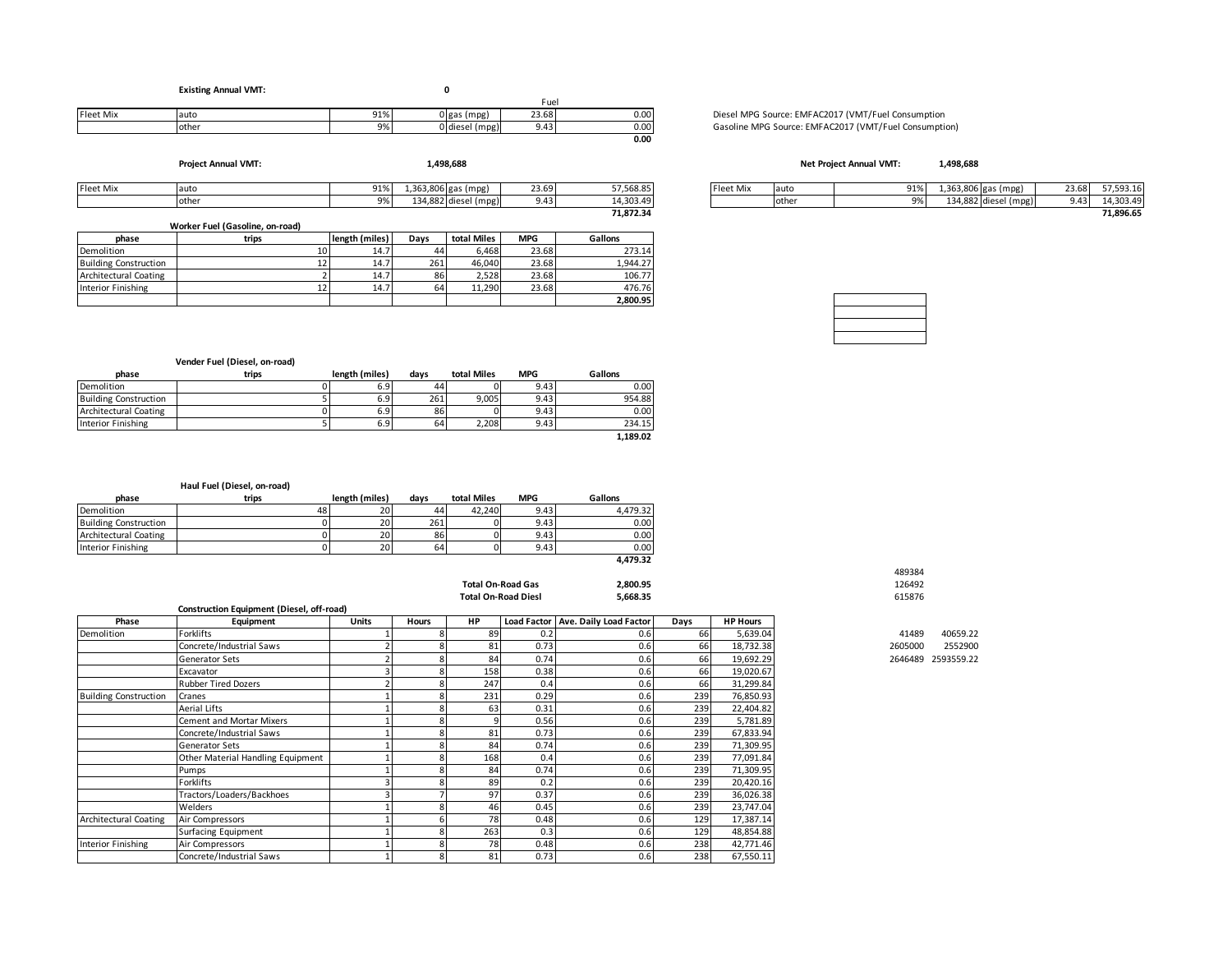| <b>Aerial lifts</b>       |  | 63  | 0.31 | 0.61 | 238   | 22,311.07  |
|---------------------------|--|-----|------|------|-------|------------|
| Cranes                    |  | 231 | 0.29 | 0.61 | 238   | 66,963.20  |
| <b>Forklifts</b>          |  | 89  | 0.2  | 0.6  | 238   | 20,334.72  |
| <b>Generator Sets</b>     |  | 84  | 0.74 | 0.61 | 238   | 71,011.58  |
| Tractors/Loaders/Backhoes |  | 97  | 0.37 | 0.6  | 238   |            |
| Welders                   |  | 46  | 0.45 | 0.6  | 238   | 23,647.68  |
|                           |  |     |      |      | Total | 947.992.96 |

**Total 947,992.96** 53,067.99 Diesel 55,868.94 Total fuel

#### HP = hoursepower. Gallons of diesel fuel per HP-hour - 0.05.

Equipment assumptions are provided in the CalEEMod output files for the Project and fuel usage estimate of 0.05 gallons of diesel fuel per horsepower-hour is from the SCAQMD CEQA Air Quality Handbook, Table A9-3E.

**Fuel Usage 47,399.65**

#### **Water Usage for fugitive dust control during construction**

Water application rate =  $3,020$  gallons/acre/day

Each gallon of delivered potable water in Southern California is associated with 0.009727 kWhr of electricity).

Grading 8 days x .0 acres x 3,020 gallons = 0 gallons x 0.009727 = 0 **kWhr**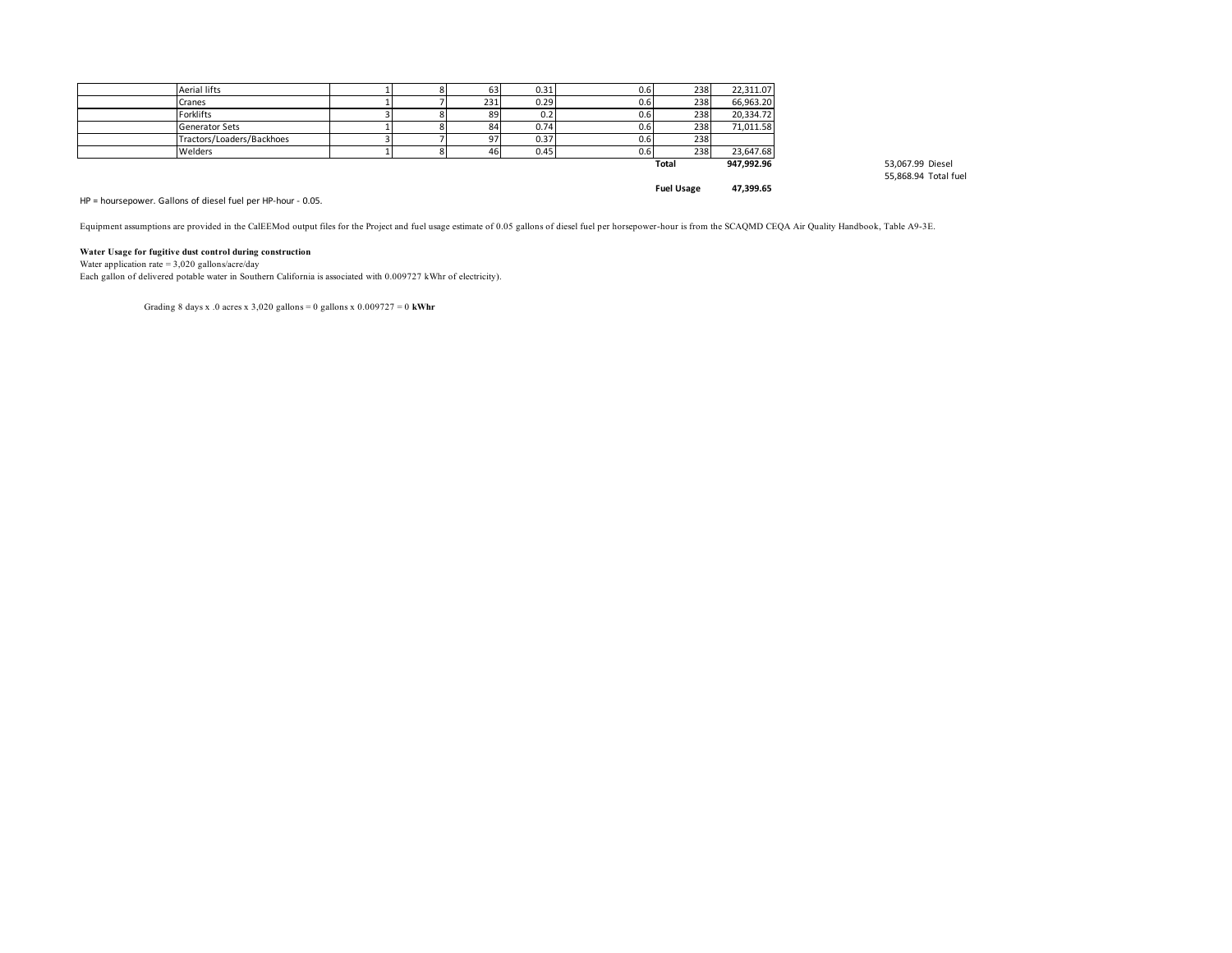# **Source: EMFAC2017 (v1.0.2) Emissions Inventory Region Type: County Region: Los Angeles Calendar Year: 2019 Season: Annual Vehicle Classification: EMFAC2011 Categories**

**Units: miles/year for VMT, trips/year for Trips, tons/year for Emissions, 1000 gallons/year for Fuel Consumption**

| Region             |                       | Calendar Year Vehicle Categr Model Year |           | Speed     | Fuel     | Population   | VMT               | <b>Trips</b>      | <b>Fuel Consumption</b> |
|--------------------|-----------------------|-----------------------------------------|-----------|-----------|----------|--------------|-------------------|-------------------|-------------------------|
| <b>Los Angeles</b> | 2019 LDA              |                                         | Aggregate | Aggregate | Gasoline | 3,910,632.55 | 53,977,573,193.21 | 6,394,948,062.75  | 1,920,460.37            |
| <b>Los Angeles</b> | 2019 LDT1             |                                         | Aggregate | Aggregate | Gasoline | 422.288.36   | 5,621,892,654.05  | 671,320,820.87    | 231,930.16              |
| <b>Los Angeles</b> | 2019 LDT2             |                                         | Aggregate | Aggregate | Gasoline | 1,322,658.87 | 17,942,772,550.67 | 2,145,355,264.48  | 819,228.07              |
| <b>Los Angeles</b> | 2019 LHD1             |                                         | Aggregate | Aggregate | Gasoline | 109.171.47   | .329.349.609.02   | 531,862,955.06    | 130,751.03              |
| <b>Los Angeles</b> | 2019 LHD <sub>2</sub> |                                         | Aggregate | Aggregate | Gasoline | 17,625.95    | 206,818,498.24    | 85,870,326.85     | 23,352.44               |
| <b>Los Angeles</b> | 2019 MCY              |                                         | Aggregate | Aggregate | Gasoline | 159,697.58   | 409,128,717.51    | 110,830,118.79    | 11,410.02               |
| <b>Los Angeles</b> | 2019 MDV              |                                         | Aggregate | Aggregate | Gasoline | 910,342.27   | .448.784.479.19   | ,458,415,693.59   | 636,276.49              |
| Los Angeles        | 2019 MH               |                                         | Aggregate | Aggregate | Gasoline | 19,930.16    | 64,403,878.40     | 651,977.07        | 13,024.82               |
| <b>Los Angeles</b> |                       | 2019 OBUS                               | Aggregate | Aggregate | Gasoline | 4,075.44     | 59,681,305.96     | 26,664,048.40     | 12,319.87               |
| <b>Los Angeles</b> |                       | 2019 SBUS                               | Aggregate | Aggregate | Gasoline | 1,085.73     | 15, 165, 795. 22  | 1.420.130.52      | 1,693.99                |
| <b>Los Angeles</b> | 2019 T6TS             |                                         | Aggregate | Aggregate | Gasoline | 14,514.71    | 262,880,429.64    | 94,964,157.25     | 54,059.34               |
| <b>Los Angeles</b> | 2019 T7IS             |                                         | Aggregate | Aggregate | Gasoline | 70.22        | 1,894,069.19      | 459,450.61        | 498.08                  |
| <b>Los Angeles</b> |                       | <b>2019 UBUS</b>                        | Aggregate | Aggregate | Gasoline | 451.23       | 10,789,894.40     | 590.209.85        | 2,665.22                |
|                    |                       |                                         |           |           |          | 6.892.544.53 | 91,351,135,074.70 | 11,523,353,216.07 | 3,857,669.88            |

23.68039201 3,857,669,883.52